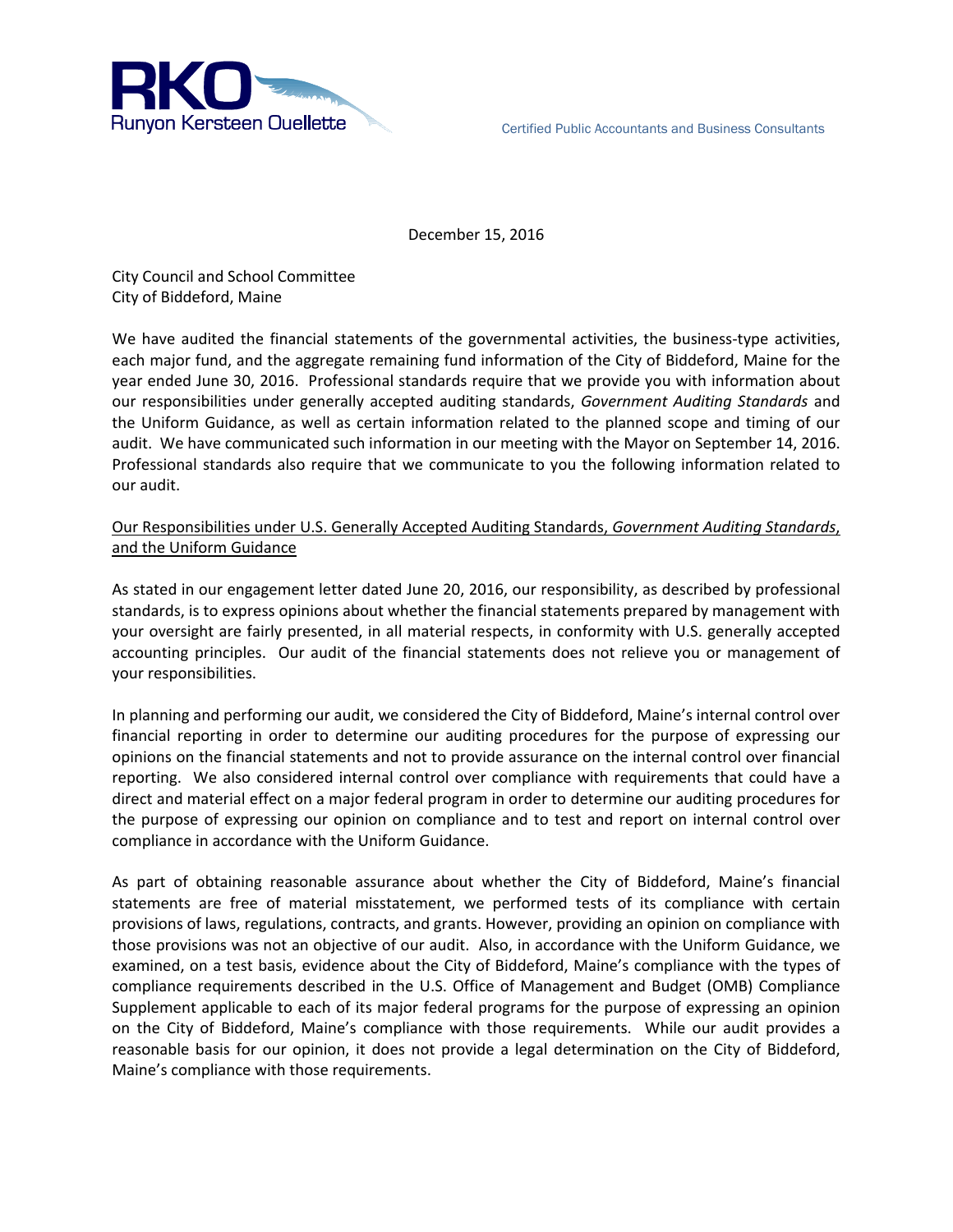City Council and School Committee Page 2

#### Significant Audit Findings

#### *Qualitative Aspects of Accounting Practices*

Management is responsible for the selection and use of appropriate accounting policies. The significant accounting policies used by the City of Biddeford, Maine are described in the notes to the financial statements. The City of Biddeford, Maine adopted Governmental Accounting Standards Board (GASB) Statement No. 72, *Fair Value Measurement and Application* in 2016. No other new accounting policies were adopted and the application of existing policies was not changed during 2016. We noted no transactions entered into by the City of Biddeford, Maine during the year for which there is a lack of authoritative guidance or consensus. All significant transactions have been recognized in the financial statements in the proper period.

Accounting estimates are an integral part of the financial statements prepared by management and are based on management's knowledge and experience about past and current events and assumptions about future events. Certain accounting estimates are particularly sensitive because of their significance to the financial statements and because of the possibility that future events affecting them may differ significantly from those expected. The most sensitive estimates affecting the financial statements were management's estimate of depreciation expense (based on estimated useful lives), allowance for uncollectible accounts (based on estimated future write-offs), other postemployment benefits obligation (based upon actuarial studies and other calculations), and net pension liability (based on actuarial studies). We evaluated the key factors and assumptions used to develop the estimates while determining that they are reasonable in relation to the financial statements taken as a whole.

Certain financial statement disclosures are particularly sensitive because of their significance to financial statement users. The financial statement disclosures are neutral, consistent, and clear.

### *Difficulties Encountered in Performing the Audit*

We encountered no significant difficulties in dealing with management in performing and completing our audit.

#### *Corrected and Uncorrected Misstatements*

Professional standards require us to accumulate all known and likely misstatements identified during the audit, other than those that are clearly trivial, and communicate them to the appropriate level of management. Management has corrected all such misstatements, some of which were material (see attached Adjusting Journal Entries).

The attached report entitled "Passed Adjusting Journal Entries" lists the uncorrected misstatements of the financial statements. Management has determined that their effects are immaterial, both individually and in the aggregate, to the financial statements taken as a whole.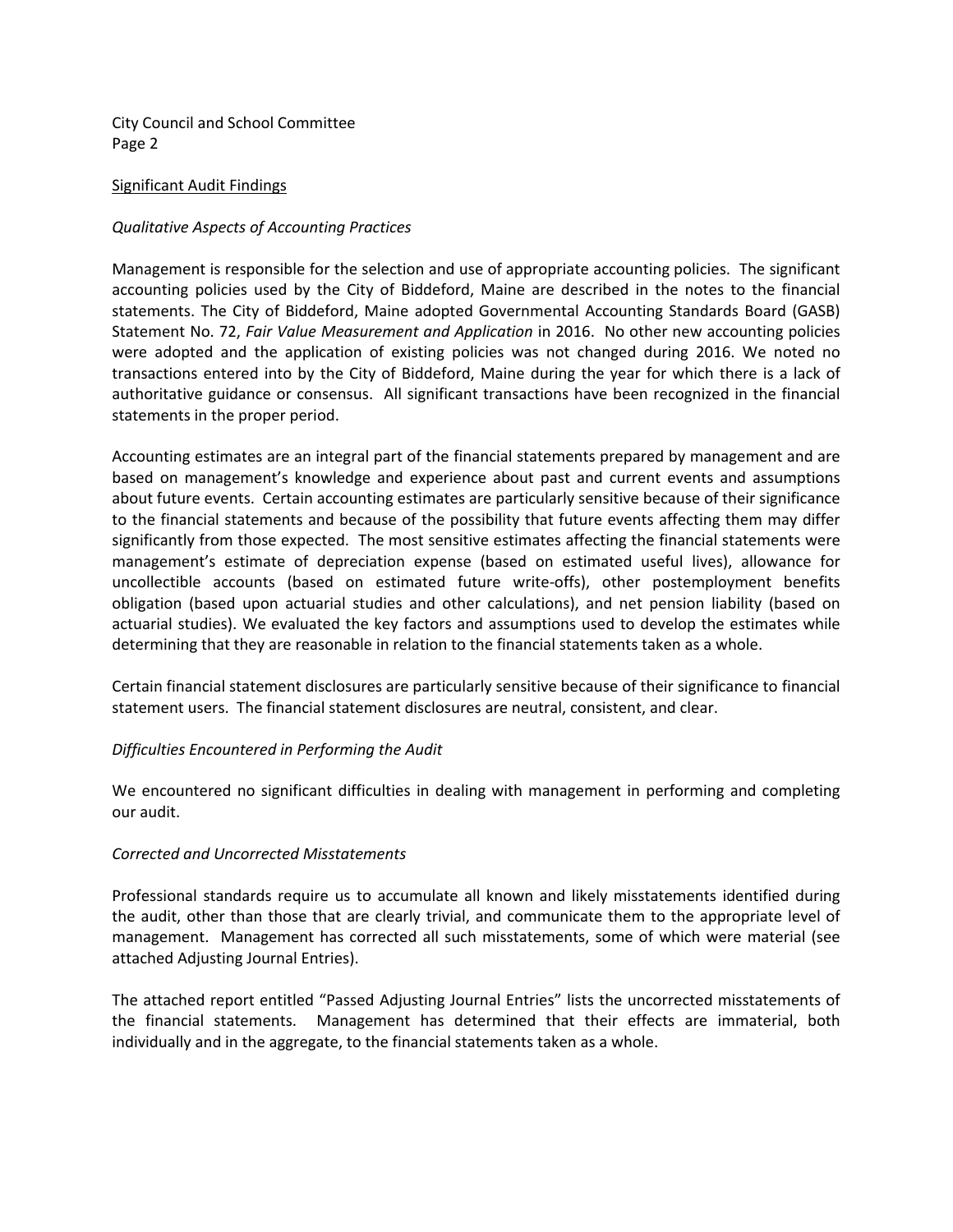City Council and School Committee Page 3

#### *Disagreements with Management*

For purposes of this letter, a disagreement with management is a financial accounting, reporting, or auditing matter, whether or not resolved to our satisfaction, that could be significant to the financial statements or the auditor's report. We are pleased to report that no such disagreements arose during the course of our audit.

### *Management Representations*

We have requested certain representations from management that are included in the attached management representation letter dated December 15, 2016, which was signed by management.

### *Management Consultations with Other Independent Accountants*

In some cases, management may decide to consult with other accountants about auditing and accounting matters, similar to obtaining a "second opinion" on certain situations. If a consultation involves application of an accounting principle to the City of Biddeford, Maine's financial statements or a determination of the type of auditor's opinion that may be expressed on those statements, our professional standards require the consulting accountant to check with us to determine that the consultant has all the relevant facts. To our knowledge, there were no such consultations with other accountants.

### *Other Audit Findings or Issues*

We generally discuss a variety of matters, including the application of accounting principles and auditing standards, with management each year prior to retention as the City of Biddeford, Maine's auditors. However, these discussions occurred in the normal course of our professional relationship and our responses were not a condition to our retention.

#### Other Matters

We applied certain limited procedures to the management's discussion and analysis, the schedule of funding progress for the retiree healthcare plan, schedule of City's proportionate share of the net pension liability, and the schedule of City contributions, which are required supplementary information (RSI) that supplements the basic financial statements. Our procedures consisted of inquiries of management regarding the methods of preparing the information and comparing the information for consistency with management's responses to our inquiries, the basic financial statements, and other knowledge we obtained during our audit of the basic financial statements. We did not audit the RSI and do not express an opinion or provide any assurance on the RSI.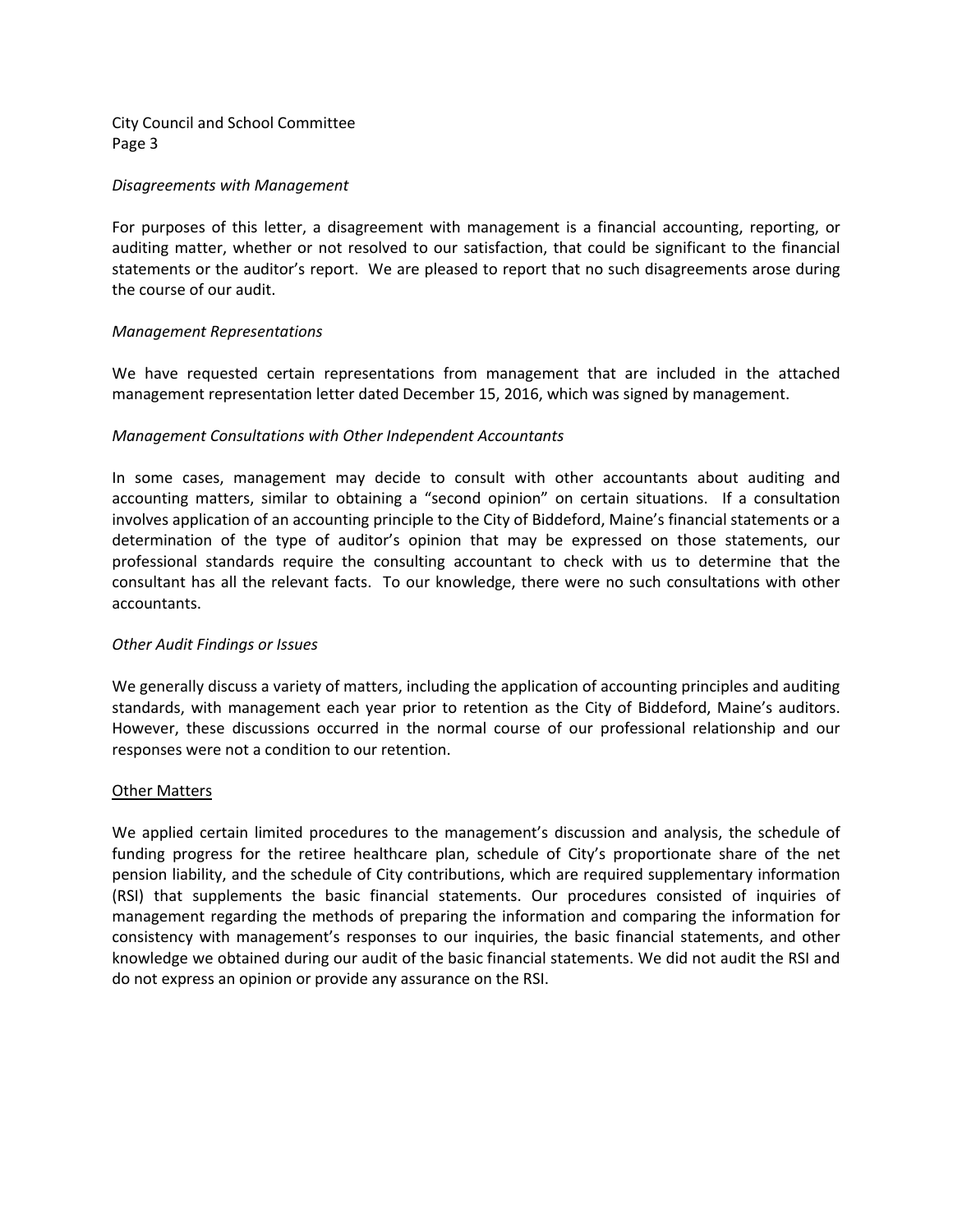City Council and School Committee Page 4

We were engaged to report on the combining and individual fund financial statements and schedules, which accompany the financial statements but are not RSI as well as the schedule of expenditures of federal awards. With respect to this supplementary information, we made certain inquiries of management and evaluated the form, content, and methods of preparing the information to determine that the information complies with accounting principles generally accepted in the United States of America, the method of preparing it has not changed from the prior period, and the information is appropriate and complete in relation to our audit of the financial statements. We compared and reconciled the supplementary information to the underlying accounting records used to prepare the financial statements or to the financial statements themselves.

We were not engaged to report on the introductory or statistical section, which accompany the financial statements but are not RSI. Such information has not been subjected to the auditing procedures applied in the audit of the basic financial statements, and accordingly, we do not express an opinion or provide any assurance on it.

#### Restriction on Use

This information is intended solely for the information and use of the City Council, School Committee, and management of the City of Biddeford, Maine and is not intended to be, and should not be, used by anyone other than these specified parties.

Very truly yours,

Runyon Kusten Ocullette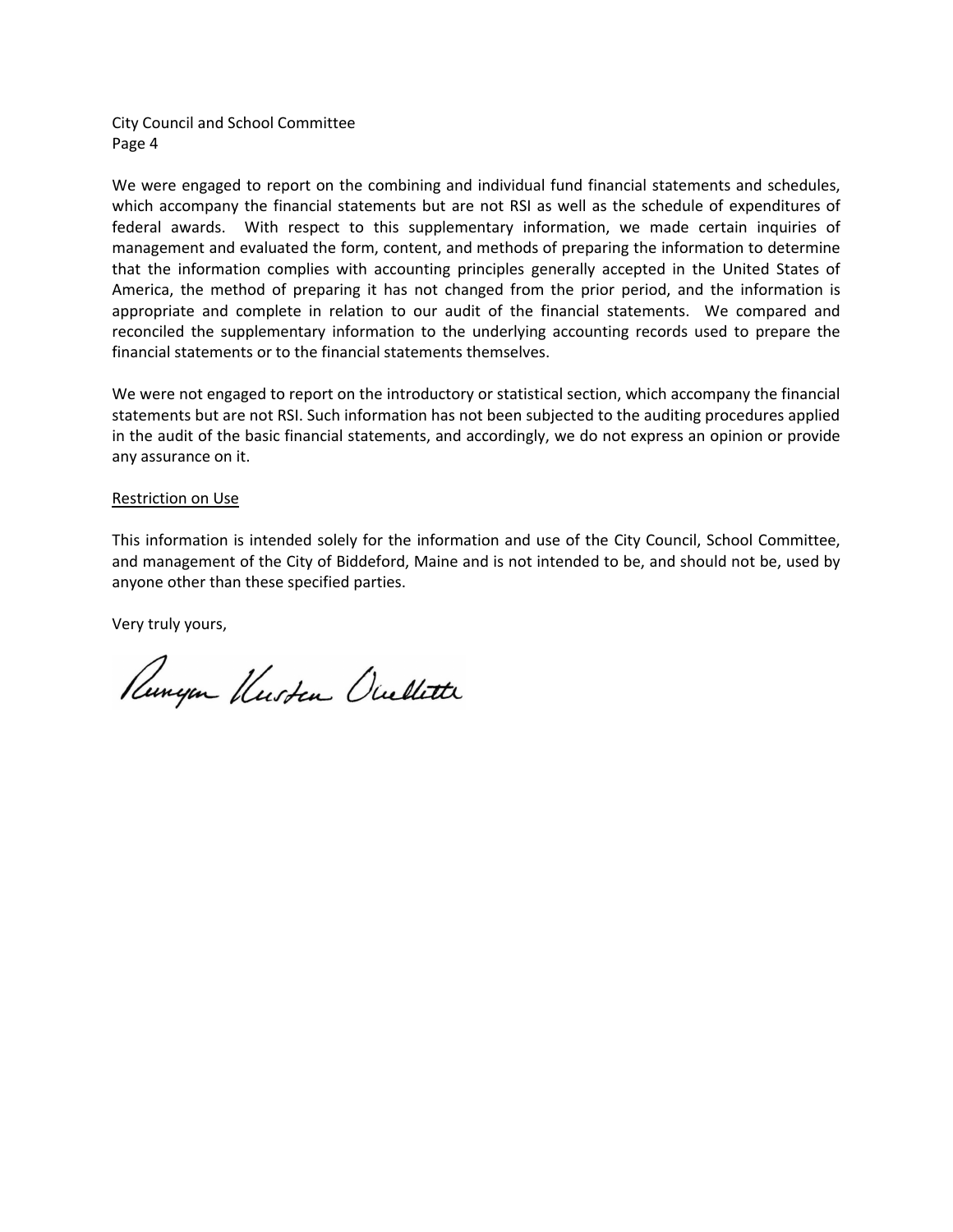# *Biddeford, City of Adjusting Journal Entries Report*

| <b>Account</b>                                  | 6/30/2016                         | <b>Debit</b> | <b>Credit</b> |
|-------------------------------------------------|-----------------------------------|--------------|---------------|
|                                                 |                                   |              |               |
| <b>Adjusting Journal Entries JE # 1</b>         |                                   |              |               |
| To correct year end client entry to inventory.  |                                   |              |               |
| 001-1001-11001-998-996-10159                    | School Washout Account            | 1,361.00     |               |
| 001-1001-11001-998-996-10159                    | <b>School Washout Account</b>     | 1,528.00     |               |
| 001-3001-11001-998-999-30500                    | Due from/to Other Funds           | 1,729.00     |               |
| 001E-21105-60453                                | Vehicle Repair/Tires/Oil Exp      | 40.00        |               |
| 001E-21110-60453                                | Vehicle Repair/Tires/Oil Exp      | 158.00       |               |
| 001E-21121-60452                                | <b>Operating Equip Repair Exp</b> | 40.00        |               |
| 001E-21124-60453                                | Vehicle Repair/Tires/Oil Exp      | 242.00       |               |
| 001E-21141-60253                                | Food/Lodging Expense              | 1,333.00     |               |
| 001E-21146-60453                                | Vehicle Repair/Tires/Oil Exp      | 40.00        |               |
| 001E-21146-60453                                | Vehicle Repair/Tires/Oil Exp      | 1,114.00     |               |
| 001E-21161-60453                                | Vehicle Repair/Tires/Oil Exp      | 302.00       |               |
| 001E-21162-60453                                | Vehicle Repair/Tires/Oil Exp      | 2,865.00     |               |
| 001E-21164-60453                                | Vehicle Repair/Tires/Oil Exp      | 364.00       |               |
| 001E-21165-60453                                | Vehicle Repair/Tires/Oil Exp      | 1,811.00     |               |
| 001E-21166-60452                                | <b>Operating Equip Repair Exp</b> | 566.00       |               |
| 001E-21167-60453                                | Vehicle Repair/Tires/Oil Exp      | 81.00        |               |
| 216E-31132-60453                                | Vehicle Repair/Tires/Oil Exp      | 162.00       |               |
| 601E-35102-60453                                | Vehicle Repair/Tires/Oil Exp      | 40.00        |               |
| 601E-35104-60453                                | Vehicle Repair/Tires/Oil Exp      | 1,059.00     |               |
| 601E-35105-60453                                | Vehicle Repair/Tires/Oil Exp      | 468.00       |               |
| 001-1001-11001-998-996-10381                    | Inventory-Pub Works Parts         |              | 13,574.00     |
| 216-3216-11216-997-999-30500                    | Due from/to Other Funds           |              | 162.00        |
| 601-3601-11601-994-999-30500                    | Due from/to Other Funds           |              | 1,567.00      |
| <b>Total</b>                                    |                                   | 15,303.00    | 15,303.00     |
|                                                 |                                   |              |               |
| <b>Adjusting Journal Entries JE # 2</b>         |                                   |              |               |
| To remove principle payment that did not occur. |                                   |              |               |
| 999-1999-11999-998-996-10900                    | Amt t/b Provided-Lease Retire     | 21,968.00    |               |
| 999-2999-11999-998-998-20708                    | Bond Pay-Ice Arena 10             |              | 21,968.00     |
| <b>Total</b>                                    |                                   | 21,968.00    | 21,968.00     |
|                                                 |                                   |              |               |
| <b>Adjusting Journal Entries JE # 3</b>         |                                   |              |               |
| To remove lease that was refinanced in FT 2016. |                                   |              |               |
| 999-2999-11999-998-998-20819                    | Lease Pay-School Energy 09        | 1,271,351.57 |               |
| 999-1999-11999-998-996-10900                    | Amt t/b Provided-Lease Retire     |              | 1,271,351.57  |
| <b>Total</b>                                    |                                   | 1,271,351.57 | 1,271,351.57  |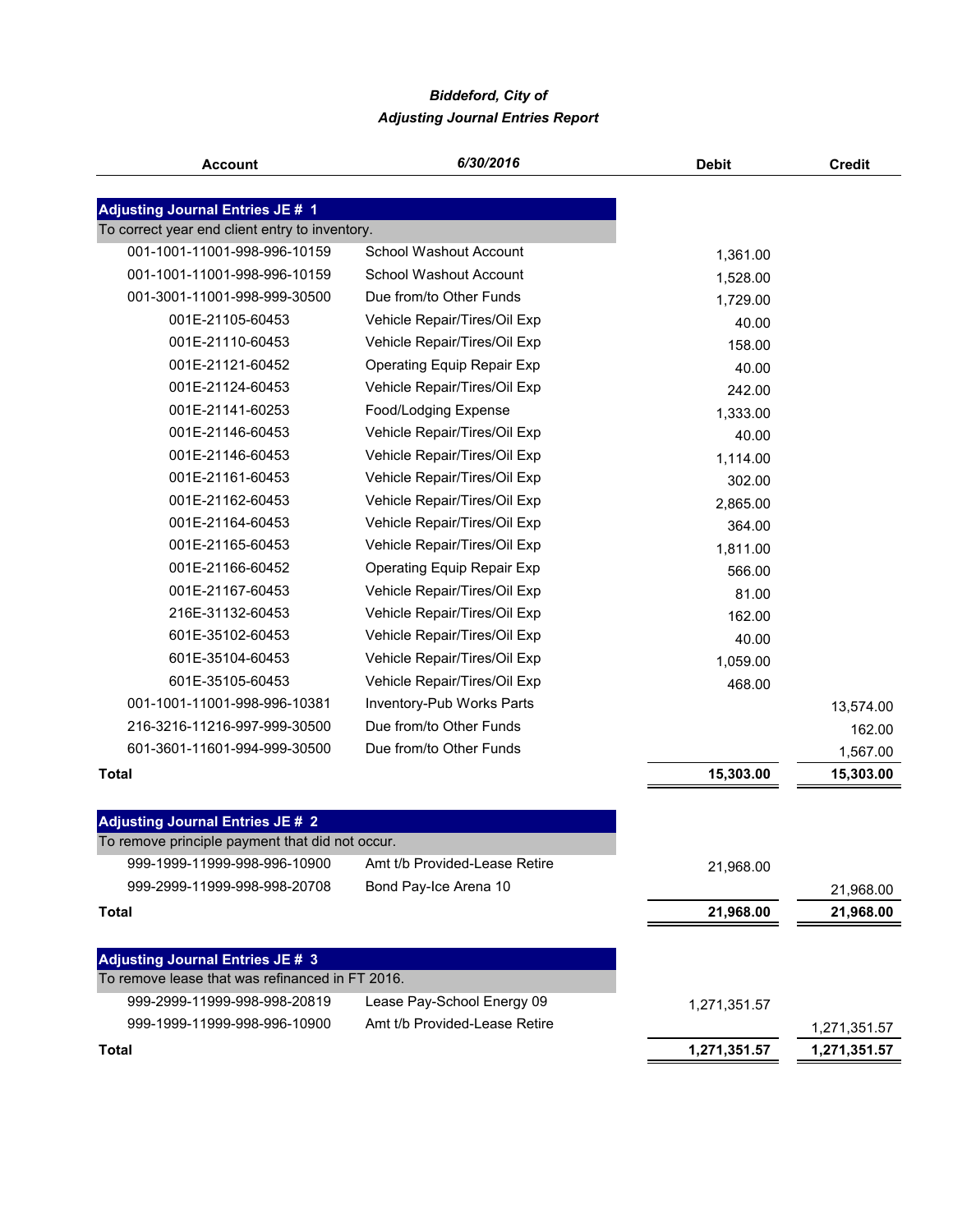| <b>Adjusting Journal Entries JE # 4</b>                                                                                                    |                                                                                  |              |                            |
|--------------------------------------------------------------------------------------------------------------------------------------------|----------------------------------------------------------------------------------|--------------|----------------------------|
| To reconcile accounts payable subsidiary ledger to control account as of<br>6/30/2016.                                                     |                                                                                  |              |                            |
| 001-2001-11001-998-998-20100                                                                                                               | A/P-City                                                                         | 12,756.88    |                            |
| 001-2001-11001-998-998-20230                                                                                                               | D/T State-Motor Vehicle Reg                                                      |              | 1.00                       |
| 001-2001-11001-998-998-20230                                                                                                               | D/T State-Motor Vehicle Reg                                                      |              | 7,694.00                   |
| 001-2001-11001-998-998-20231                                                                                                               | D/T State-M V Sales Tax                                                          |              | 3,174.88                   |
| 001-2001-11001-998-998-20232                                                                                                               | D/T State-M V Title Fee                                                          |              | 627.00                     |
| 001-2001-11001-998-998-20233                                                                                                               | D/T State-M V Initial Plate                                                      |              | 400.00                     |
| 001-2001-11001-998-998-20234                                                                                                               | D/T State-M V Spec Plate                                                         |              | 10.00                      |
| 001-2001-11001-998-998-20234                                                                                                               | D/T State-M V Spec Plate                                                         |              | 850.00                     |
| Total                                                                                                                                      |                                                                                  | 12,756.88    | 12,756.88                  |
| <b>Adjusting Journal Entries JE # 5</b>                                                                                                    |                                                                                  |              |                            |
| To post accounts payable found in search for missing capital assets.                                                                       |                                                                                  |              |                            |
| 228E-31179-60306                                                                                                                           | Other Prof/Consult Srvs Exp                                                      | 174,667.15   |                            |
| 228-2228-11228-997-998-20100                                                                                                               | A/P-City                                                                         |              | 174,667.15                 |
| Total                                                                                                                                      |                                                                                  | 174,667.15   | 174,667.15                 |
|                                                                                                                                            |                                                                                  |              |                            |
| <b>Adjusting Journal Entries JE # 6</b><br>To post 2 new leases in government-wide trial balance.                                          |                                                                                  |              |                            |
| 999-1999-11999-998-996-10900                                                                                                               | Amt t/b Provided-Lease Retire                                                    |              |                            |
| 999-2999-11999-998-998-20826                                                                                                               | School Equipment Lease 2016                                                      | 1,649,437.94 |                            |
| 999-2999-11999-998-998-20827                                                                                                               | City Photo Copier Lease 2016                                                     |              | 1,484,306.00               |
| Total                                                                                                                                      |                                                                                  | 1,649,437.94 | 165,131.94<br>1,649,437.94 |
|                                                                                                                                            |                                                                                  |              |                            |
| <b>Adjusting Journal Entries JE # 7</b>                                                                                                    |                                                                                  |              |                            |
|                                                                                                                                            |                                                                                  |              |                            |
|                                                                                                                                            | To remove interest income that was recorded twice for Saco Mill Note Receivable. |              |                            |
| 001R-24140-40501                                                                                                                           | Interest on Notes Rec Rev                                                        |              |                            |
| 001-1001-11001-998-996-10183                                                                                                               | Note Receivable-Mill at Saco F                                                   | 13,595.21    |                            |
| Total                                                                                                                                      |                                                                                  | 13,595.21    | 13,595.21<br>13,595.21     |
|                                                                                                                                            |                                                                                  |              |                            |
| <b>Adjusting Journal Entries JE # 8</b><br>To correct Adult Ed Cash for ambulance billing that was applied to this account<br>incorrectly. |                                                                                  |              |                            |
| 001-1001-11001-998-996-10103                                                                                                               | Cash-Adult Ed Refund-TD Bank                                                     | 8,527.92     |                            |
| 001R-24113-40244                                                                                                                           | Ambulance Service Fee Rev                                                        |              |                            |
| Total                                                                                                                                      |                                                                                  | 8,527.92     | 8,527.92<br>8,527.92       |
|                                                                                                                                            |                                                                                  |              |                            |
| <b>Adjusting Journal Entries JE # 9</b>                                                                                                    |                                                                                  |              |                            |
| To remove TIF payments from AP.                                                                                                            | A/P-City                                                                         |              |                            |
| 222-2222-11222-997-998-20100                                                                                                               | A/P-City                                                                         | 60,066.90    |                            |
| 229-2229-11229-997-998-20100                                                                                                               |                                                                                  | 11,278.00    |                            |
| 231-2231-11231-997-998-20100                                                                                                               | A/P-City<br>A/P-City                                                             | 160,722.90   |                            |
| 244-2244-11244-997-990-20100<br>222E-31158-60757                                                                                           | <b>TIF Expenditures</b>                                                          | 13,736.86    |                            |
| 229E-31181-60757                                                                                                                           | <b>TIF Expenditures</b>                                                          |              | 60,066.90<br>11,278.00     |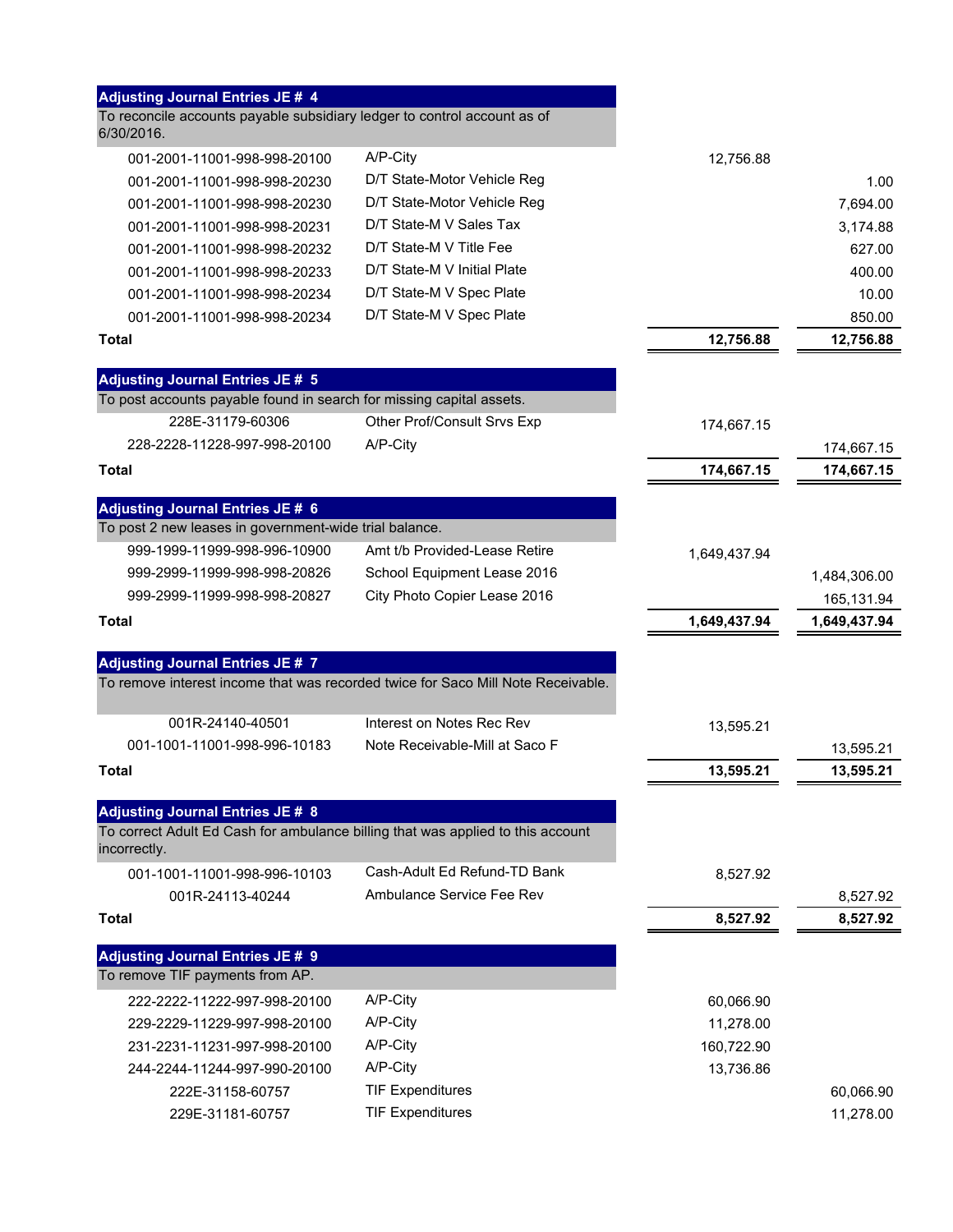| 231E-31194-60757                                                                              | <b>TIF Expenditures</b>                                                        |            | 160,722.90 |
|-----------------------------------------------------------------------------------------------|--------------------------------------------------------------------------------|------------|------------|
| 244E-31358-60757                                                                              | <b>TIF Expenditures</b>                                                        |            | 13,736.86  |
| <b>Total</b>                                                                                  |                                                                                | 245,804.66 | 245,804.66 |
| <b>Adjusting Journal Entries JE # 10</b>                                                      |                                                                                |            |            |
| To move "prepaid leases" to expense as items have been purchased and<br>capitalized.          |                                                                                |            |            |
| 001E-21203-60603                                                                              | Vehicles Purchase Capital                                                      | 29,057.00  |            |
| 001E-21204-60603                                                                              | Vehicles Purchase Capital                                                      | 308,150.00 |            |
| 001-1001-11001-998-996-10153                                                                  | Prepaid Equipment to be Leased                                                 |            | 337,207.00 |
| <b>Total</b>                                                                                  |                                                                                | 337,207.00 | 337,207.00 |
|                                                                                               |                                                                                |            |            |
| <b>Adjusting Journal Entries JE # 11</b>                                                      |                                                                                |            |            |
| been applied to sewer and special revenue.                                                    | To correct Amx card payments that were applied to general fund but should have |            |            |
| 001-3001-11001-998-999-30500                                                                  | Due from/to Other Funds                                                        | 38,687.79  |            |
| 216-2216-11216-997-998-20115                                                                  | <b>AmEx Card Liability</b>                                                     | 86.09      |            |
| 601-2601-11601-994-998-20115                                                                  | <b>AmEx Card Liability</b>                                                     | 38,601.70  |            |
| 001-2001-11001-998-998-20115                                                                  | <b>AmEx Card Liability</b>                                                     |            | 38,687.79  |
| 216-3216-11216-997-999-30500                                                                  | Due from/to Other Funds                                                        |            | 86.09      |
| 601-3601-11601-994-999-30500                                                                  | Due from/to Other Funds                                                        |            | 38,601.70  |
| <b>Total</b>                                                                                  |                                                                                | 77,375.58  | 77,375.58  |
|                                                                                               |                                                                                |            |            |
| <b>Adjusting Journal Entries JE # 12</b>                                                      |                                                                                |            |            |
| Client reversed py AP twice. This entry brings A/P to actual as of 6/30/2016.                 |                                                                                |            |            |
| 408E-31301-60604                                                                              | Road Construc/Improve Cap                                                      | 45,259.93  |            |
| 408-2408-11408-999-998-20100                                                                  | A/P-City                                                                       |            | 45,259.93  |
| <b>Total</b>                                                                                  |                                                                                | 45,259.93  | 45,259.93  |
| <b>Adjusting Journal Entries JE # 13</b>                                                      |                                                                                |            |            |
| To bring health insurance withholdings to actual as of 6/30/2016.                             |                                                                                |            |            |
| 001-2001-11001-998-998-20310                                                                  | <b>HPHC Health Insurance W/H</b>                                               | 26,359.82  |            |
| 001-2001-11001-998-998-20311                                                                  | NNEBT Health Insurance W/H                                                     | 27,020.50  |            |
| 001E-21111-60210                                                                              | HPHC Ins Employer Share Exp                                                    |            | 26,359.82  |
| 001E-21111-60211                                                                              | <b>NNEBT Ins Employer Share Exp</b>                                            |            | 27,020.50  |
| <b>Total</b>                                                                                  |                                                                                | 53,380.32  | 53,380.32  |
|                                                                                               |                                                                                |            |            |
| <b>Adjusting Journal Entries JE # 14</b>                                                      |                                                                                |            |            |
| To reclassify School accounts receivable to school general fund from special<br>revenue fund. |                                                                                |            |            |
| 001-1001-11001-998-996-10148                                                                  | A/R-School Department                                                          | 3,806.00   |            |
| 313-3313-11313-020-999-30500                                                                  | Due from/to Other Funds                                                        | 3,806.00   |            |
| 001-3001-11001-998-999-30500                                                                  | Due from/to Other Funds                                                        |            | 3,806.00   |
| 313-1313-11313-020-996-10179                                                                  | D/F Other Govts-Misc                                                           |            | 3,806.00   |
| <b>Total</b>                                                                                  |                                                                                | 7,612.00   | 7,612.00   |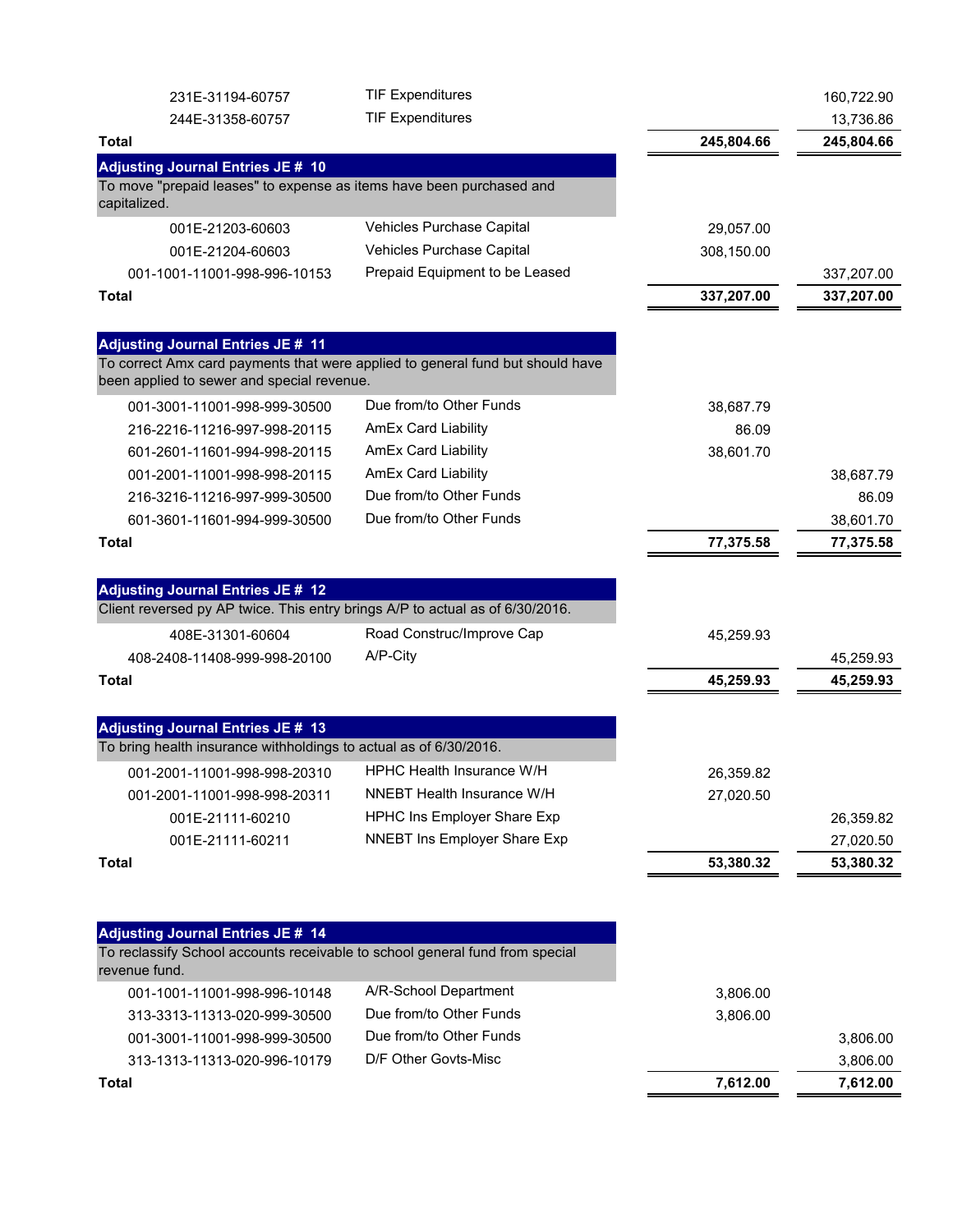| <b>Adjusting Journal Entries JE # 15</b>                                                                         |                                      |              |              |
|------------------------------------------------------------------------------------------------------------------|--------------------------------------|--------------|--------------|
| To correct client entry for accrued comp to bring balance to actual as of<br>6/30/2016.                          |                                      |              |              |
| 999-2999-11999-998-998-20602                                                                                     | Est L-T Comp Absence Cost            | 711,393.61   |              |
| 999-1999-11999-998-996-10904                                                                                     | Amt t/b Provided-Comp Time           |              | 711,393.61   |
| <b>Total</b>                                                                                                     |                                      | 711,393.61   | 711,393.61   |
| <b>Adjusting Journal Entries JE # 16</b>                                                                         |                                      |              |              |
| To post current year change in net pension liaiblity.                                                            |                                      |              |              |
| 999-1999-11999-998-996-10910                                                                                     | Amt. t/b provided - pensions         | 4,483,355.00 |              |
| 999-2999-11999-998-998-20605                                                                                     | Est I-t pension cost                 |              | 4,483,355.00 |
| Total                                                                                                            |                                      | 4,483,355.00 | 4,483,355.00 |
|                                                                                                                  |                                      |              |              |
| <b>Adjusting Journal Entries JE # 17</b><br>To post capital asset found in search for unrecorded capital assets. |                                      |              |              |
| 999-1999-11999-998-996-10805                                                                                     | <b>Construction in Progress-City</b> | 354,090.47   |              |
| 999-3999-11999-998-999-30600                                                                                     | Invested in Fixed Assets-City        |              | 354,090.47   |
| Total                                                                                                            |                                      | 354,090.47   | 354,090.47   |
| <b>Adjusting Journal Entries JE # 18</b>                                                                         |                                      |              |              |
| To correct depreciation expense in the Waste Water fund.                                                         |                                      |              |              |
| 601E-35102-60700                                                                                                 | <b>Depreciation Expense</b>          | 24,000.00    |              |
| 601-3601-11601-994-999-30600                                                                                     | Invested in Fixed Assets-City        |              | 24,000.00    |
| Total                                                                                                            |                                      | 24,000.00    | 24,000.00    |
| <b>Adjusting Journal Entries JE # 19</b>                                                                         |                                      |              |              |
| To move Mission Hill expense to prepaid expeniture as TIF did not start until FY<br>2017.                        |                                      |              |              |
| 245-2245-11245-998-996-10150                                                                                     | <b>Prepaid Expenditures</b>          | 23,286.00    |              |
| 245E-31371-60757                                                                                                 | <b>TIF Expenditures</b>              |              | 23,286.00    |
| Total                                                                                                            |                                      | 23,286.00    | 23,286.00    |
|                                                                                                                  |                                      |              |              |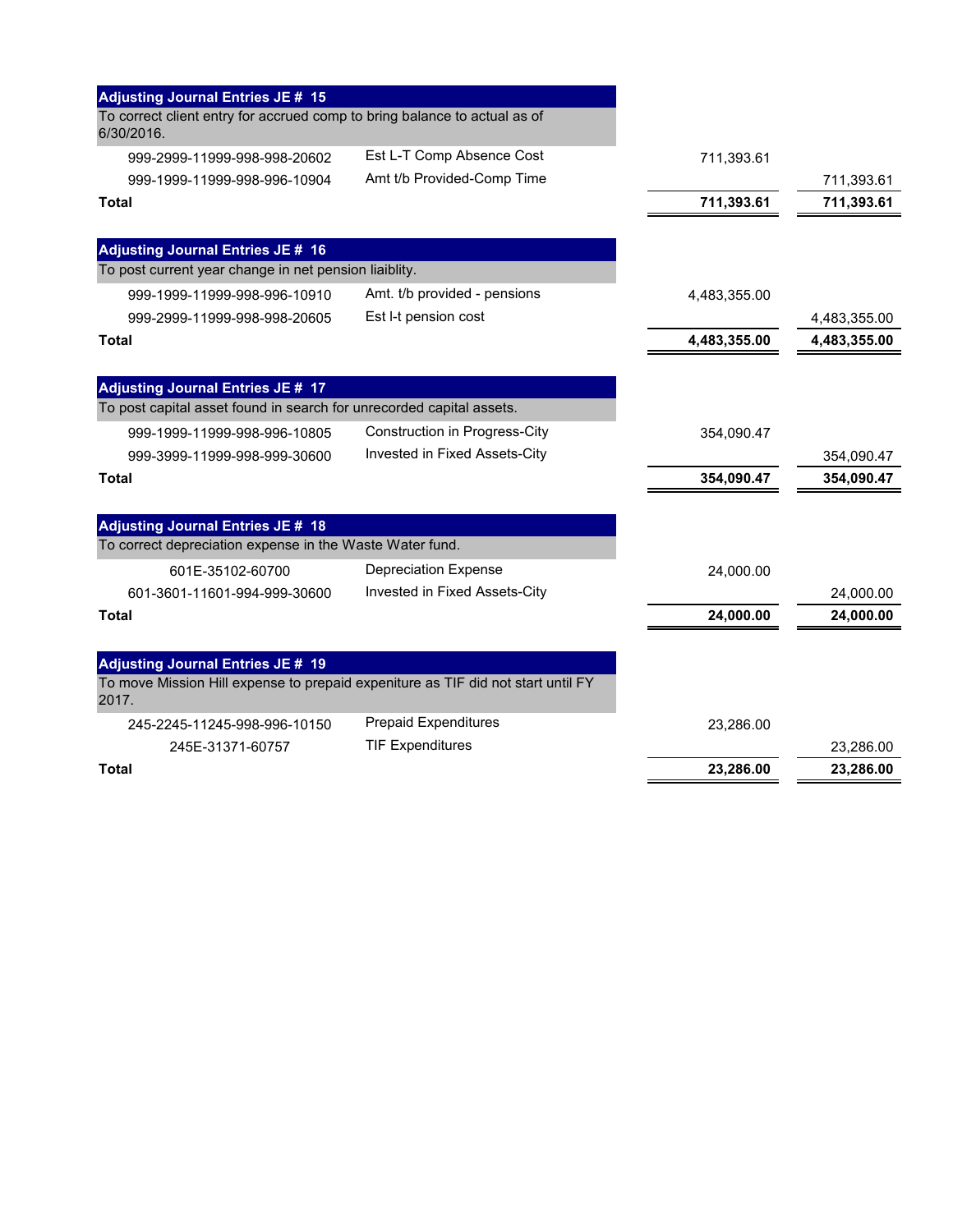#### **City of Biddeford, Maine All Funds Passed Adjusting Journal Entries 6/30/2016**

| AJE # | Account #                    | <b>Name</b>                                                | <b>Debit</b> | <b>Credit</b> |
|-------|------------------------------|------------------------------------------------------------|--------------|---------------|
|       |                              |                                                            |              |               |
|       | 999-2999-11999-998-998-20604 | Bond Premium t/b Amortization                              |              | 167,620.08    |
|       | N/A                          | Net Position Governmentwide                                | 167,620.08   |               |
|       |                              | (To adjust long-term liabilities to include bond premiums) |              |               |
|       | 001-1001-11001-998-996-10216 | 2015-2016 Taxes Receivable                                 | 33,407.03    |               |
|       | 001-3001-11001-998-999-30100 | Unassigned Fund Balance                                    |              | 33,407.03     |
|       |                              | (To adjust FY16 Taxes Receivable to actual)                |              |               |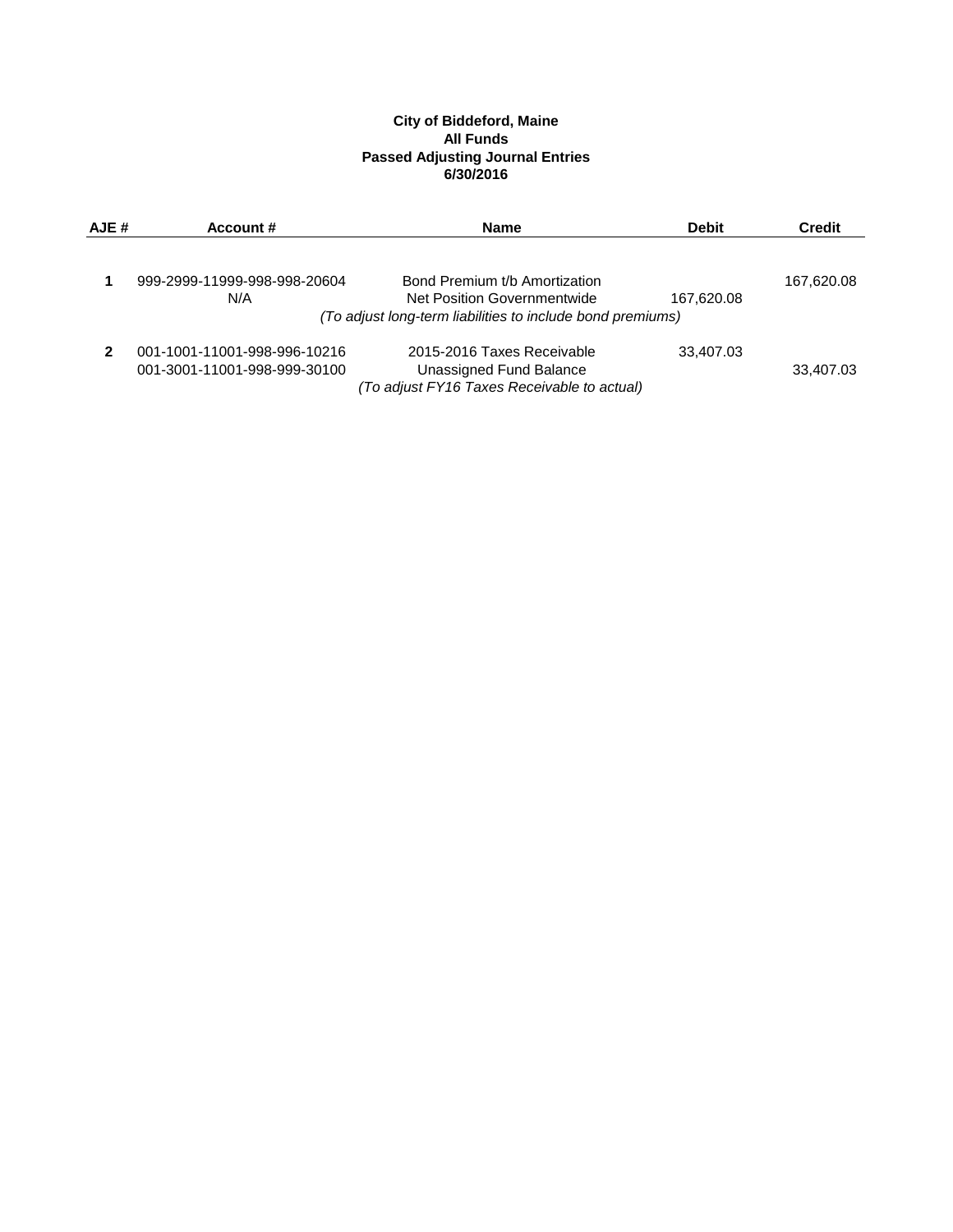#### **City of Biddeford, Maine**



Michael S. Wilson Finance Department P.O. Box 586 205 Main Street Phone: (207) 284-9333 Fax:  $(207) 571 - 0667$ 

December15, 2016

Runyon Kersteen Ouellette 20 Long Creek Drive South Portland, Maine 04106

This representation letter is provided in connection with your audit of the financial statements of the City of Biddeford, Maine, which comprise the respective financial position of the governmental activities, the business-type activities, each major fund, and the aggregate remaining fund information as of June 30, 2016, and the respective changes in financial position and, where applicable, cash flows for the year then ended, and the related notes to the financial statements, for the purpose of expressing opinions as to whether the financial statements are presented fairly, in all material respects, in accordance with accounting principles generally accepted in the United States of America (U.S. GAAP).

Certain representations in this letter are described as being limited to matters that are material. Items are considered material, regardless of size, if they involve an omission or misstatement of accounting information that, in light of surrounding circumstances, makes it probable that the judgment of a reasonable person relying on the information would be changed or influenced by the omission or misstatement. An omission or misstatement that is monetarily small in amount could be considered material as a result of qualitative factors.

We confirm, to the best of our knowledge and belief, as of December 15, 2016, the following representations made to you during your audit.

### **Financial Statements**

- We have fulfilled our responsibilities, as set out in the terms of the audit engagement letter  $1)$ dated June 20, 2016, including our responsibility for the preparation and fair presentation of the financial statements in accordance with U.S. GAAP and for preparation of the supplementary information in accordance with the applicable criteria.
- $2)$ The financial statements referred to above are fairly presented in conformity with U.S. generally accepted accounting principles and include all properly classified funds and other financial information of the primary government and all component units required by generally accepted accounting principles to be included in the financial reporting entity.
- $3)$ We acknowledge our responsibility for the design, implementation, and maintenance of internal control relevant to the preparation and fair presentation of financial statements that are free from material misstatement, whether due to fraud or error.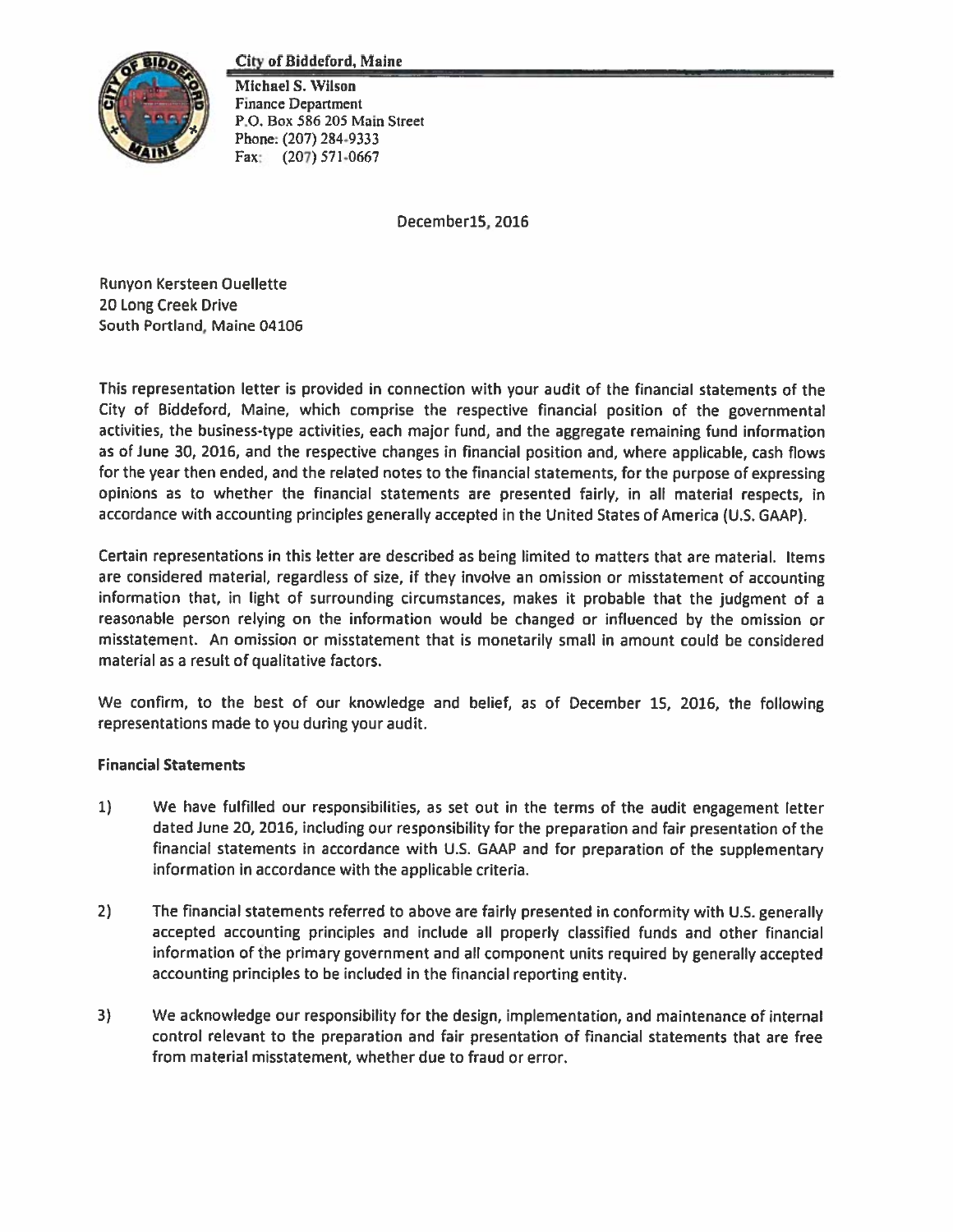- $4)$ We acknowledge our responsibility for the design, implementation, and maintenance of internal control to prevent and detect fraud.
- $5)$ Significant assumptions we used in making accounting estimates, including those measured at fair value, are reasonable.
- Related party relationships and transactions, including revenues, expenditures/expenses, loans,  $6)$ transfers, leasing arrangements, and guarantees, and amounts receivable from or payable to related parties have been appropriately accounted for and disclosed in accordance with U.S. GAAP.
- $7)$ Adjustments or disclosures have been made for all events, including instances of noncompliance, subsequent to the date of the financial statements that would require adjustment to or disclosure in the financial statements or in the schedule of findings and questioned costs.
- The effects of the uncorrected misstatements are immaterial, both individually and in the 8) aggregate, to the financial statements as whole for each opinion unit. A list of uncorrected misstatements is attached to the representation letter.
- 9) The effects of all known actual or possible litigation, claims, and assessments have been accounted for and disclosed in accordance with U.S. GAAP.
- $10)$ Guarantees, whether written or oral, under which the City is contingently liable, if any, have been properly recorded or disclosed.

### **Information Provided**

- $11)$ We have provided you with:
	- a) Access to all information, of which we are aware, that is relevant to the preparation and fair presentation of the financial statements, such as records, documentation, and other matters and all audit or relevant monitoring reports, if any, received from funding sources.
	- b) Additional information that you have requested from us for the purpose of the audit.
	- $\mathsf{c}$ Unrestricted access to persons within the City from whom you determined it necessary to obtain audit evidence.
	- $d$ Minutes of the meetings of the City Council and School Board or summaries of actions of recent meetings for which minutes have not yet been prepared.
- $12)$ All material transactions have been recorded in the accounting records and are reflected in the financial statements and the schedule of expenditures of federal awards.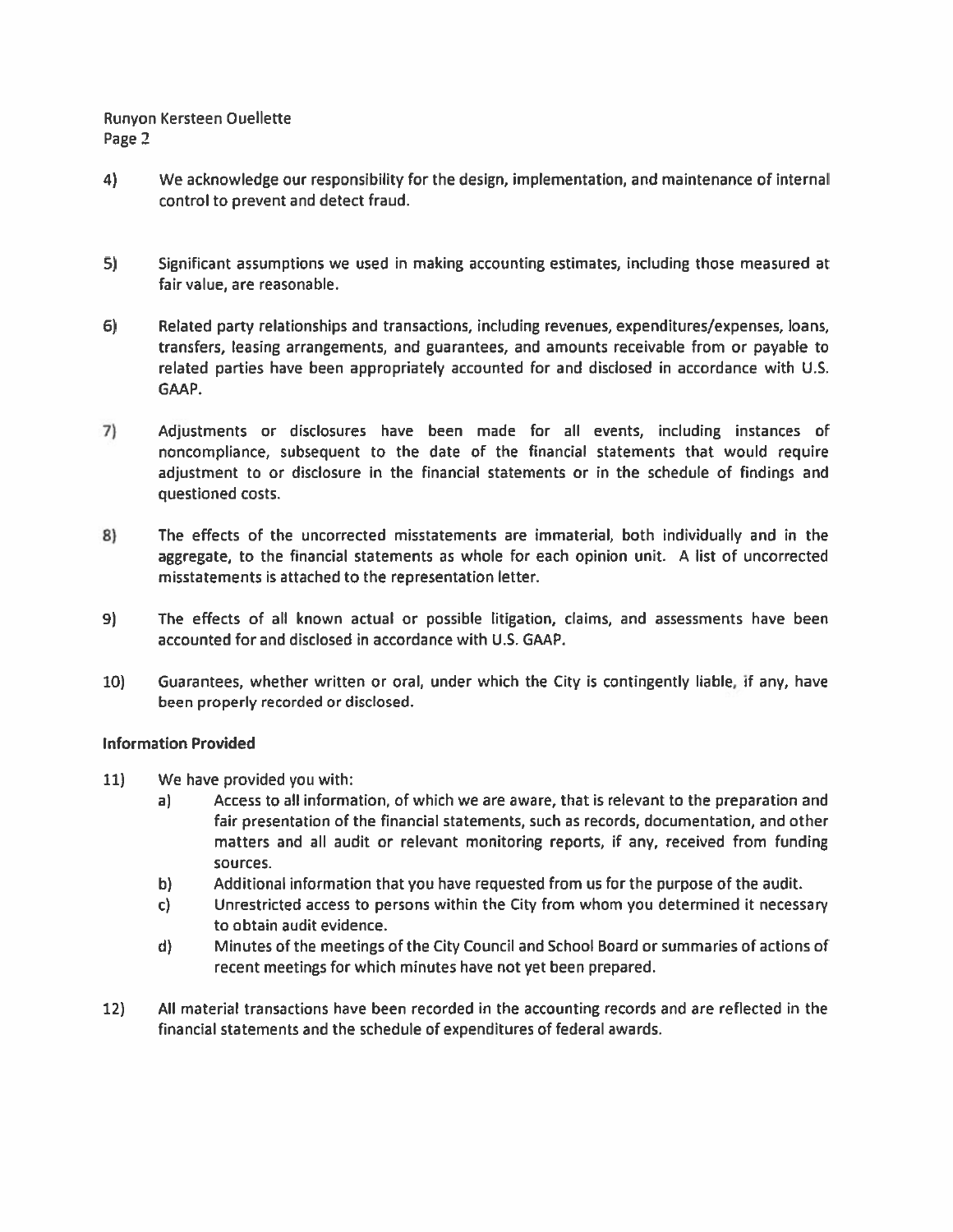- $13)$ We have disclosed to you the results of our assessment of the risk that the financial statements may be materially misstated as a result of fraud.
- $14)$ We have no knowledge of any fraud or suspected fraud that affects the City and involves:
	- $a)$ Management,
	- $\mathbf{b}$ Employees who have significant roles in internal control, or
	- Others where the fraud could have a material effect on the financial statements.  $\mathsf{C}$
- $15)$ We have no knowledge of any allegations of fraud or suspected fraud affecting the City's financial statements communicated by employees, former employees, regulators, or others.
- $16$ We have no knowledge of instances of noncompliance or suspected noncompliance with provisions of laws, regulations, contracts, or grant agreements, or abuse, whose effects should be considered when preparing financial statements.
- $17)$ We have disclosed to you all known actual or possible litigation, claims, and assessments whose effects should be considered when preparing the financial statements.
- 18) We have disclosed to you the identity of the City's related parties and all the related party relationships and transactions of which we are aware.

### **Government - specific**

- 19) There have been no communications from regulatory agencies concerning noncompliance with, or deficiencies in, financial reporting practices.
- $20$ We have taken timely and appropriate steps to remedy fraud, noncompliance with provisions of laws, regulations, contracts, and grant agreements, or abuse that you have reported to us.
- $21$ We have a process to track the status of audit findings and recommendations.
- $22)$ We have identified to you any previous audits, attestation engagements, and other studies related to the audit objectives and whether related recommendations have been implemented.
- $23)$ We have provided our views on reported findings, conclusions, and recommendations, as well as our planned corrective actions, for the report.
- $24)$ The City has no plans or intentions that may materially affect the carrying value or classification of assets, liabilities, or equity.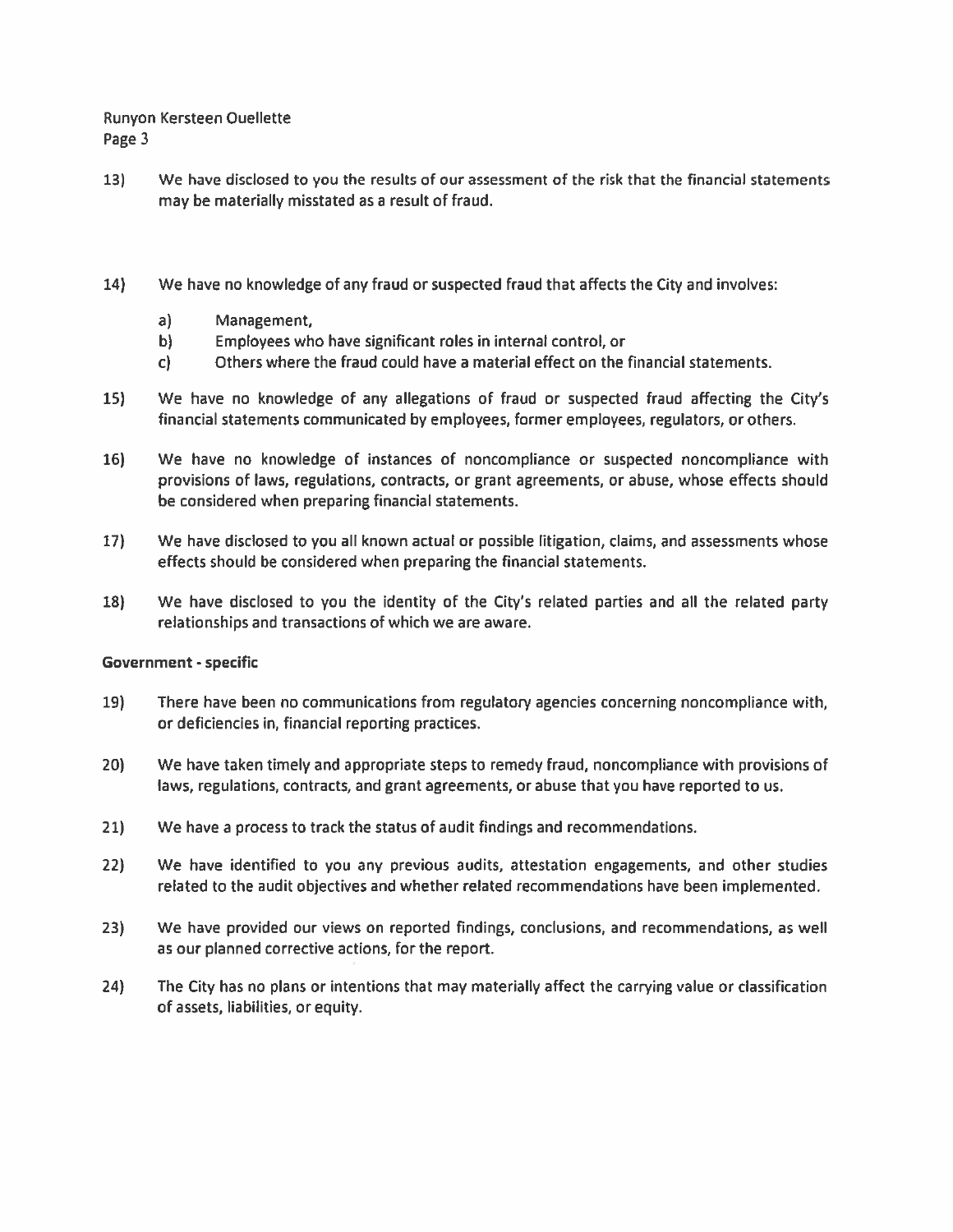- $25)$ We are responsible for compliance with the laws, regulations, and provisions of contracts and grant agreements applicable to us, including tax or debt limits and debt contracts; and legal and contractual provision for reporting specific activities in separate funds.
- $26$ We have identified and disclosed to you all instances, which have occurred or are likely to have occurred, of fraud and noncompliance with provisions of laws and regulations that we believe have a material effect on the financial statements or other financial data significant to the audit objectives, and any other instances that warrant the attention of those charged with governance.
- $27$ We have identified and disclosed to you all instances, which could have occurred or are likely to have occurred, of noncompliance with provisions of contracts and grant agreements that we believe have a material effect on the determination of financial statement amounts or other financial data significant to audit objectives.
- $28)$ We have identified and disclosed to you all instances that have occurred or are likely to have occurred, of abuse that could be quantitatively or qualitatively material to the financial statements or other financial data significant to the audit objectives.
- 29) There are no violations or possible violations of budget ordinances, laws and regulations (including those pertaining to adopting, approving, and amending budgets), provisions of contracts and grant agreements, tax or debt limits, and any related debt covenants whose effects should be considered for disclosure in the financial statements, or as a basis for recording a loss contingency, or for reporting on noncompliance.
- $30)$ As part of your audit, you assisted with preparation of the financial statements and related notes and schedule of expenditures of federal awards. We acknowledge our responsibility as it relates to those nonaudit services, including that we assume all management responsibilities; oversee the services by designating an individual, preferably within senior management, who possesses suitable skill, knowledge, or experience; evaluate the adequacy and results of the services performed; and accept responsibility for the results of the services. We have reviewed, approved, and accepted responsibility for those financial statements and related notes and the schedule of expenditures of federal awards.
- $31$ The City has satisfactory title to all owned assets, and there are no liens or encumbrances on such assets nor has any asset been pledged as collateral.
- $32)$ The City has complied with all aspects of contractual agreements that would have a material effect on the financial statements in the event of noncompliance.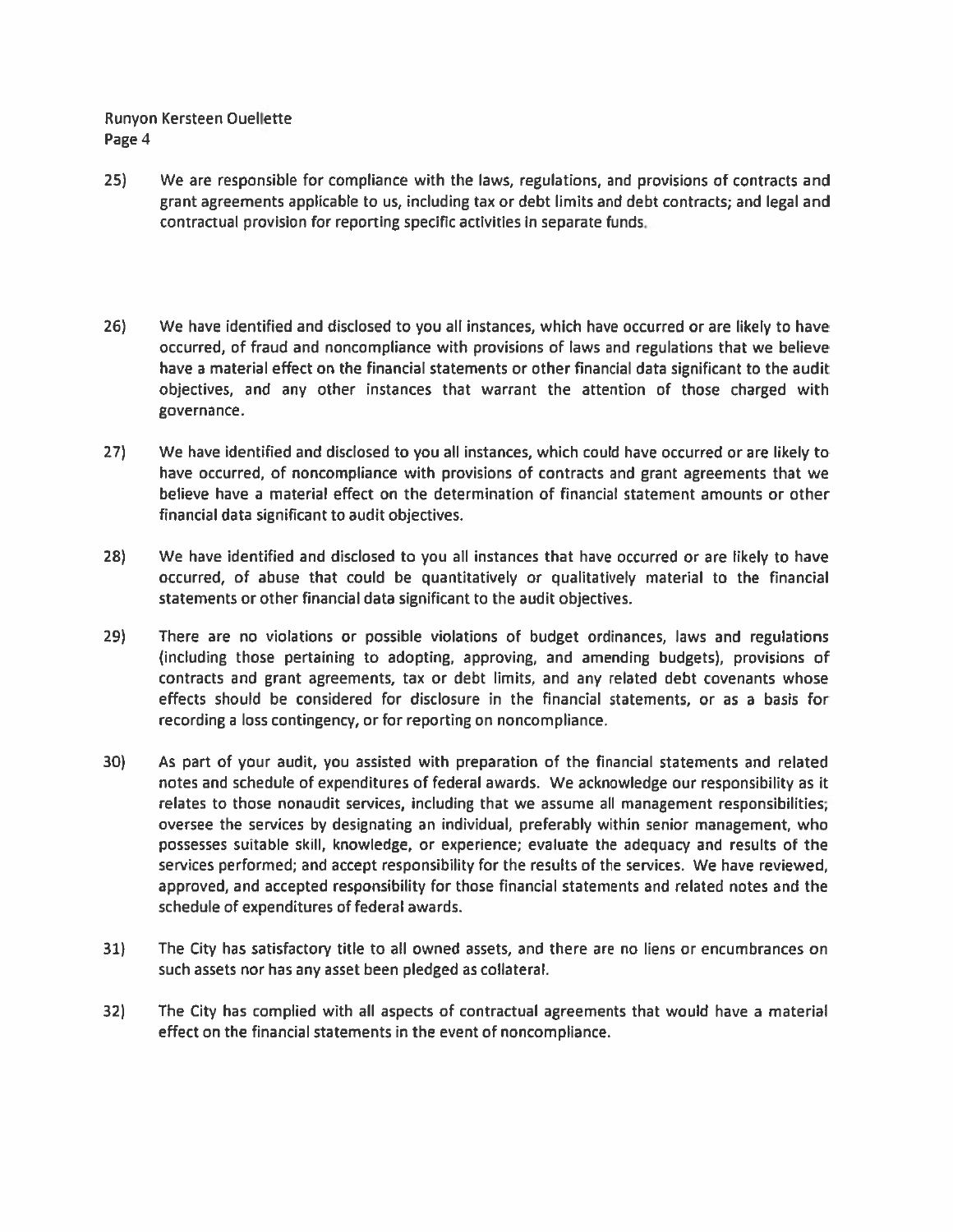- 33) The financial statements include all component units as well as joint ventures with an equity interest, and properly disclose all other joint ventures and other related organizations.
- $34)$ The financial statements properly classify all funds and activities, in accordance with GASB Statement No. 34.
- $35)$ All funds that meet the quantitative criteria in GASB Statement Nos. 34 and 37 for presentation as major are identified and presented as such and all other funds that are presented as major are particularly important to financial statement users.
- 36) Components of net position (net investment in capital assets; restricted; and unrestricted), and components of fund balance (nonspendable, restricted, committed, assigned, and unassigned) are properly classified and, if applicable, approved.
- $37$ Investments, derivative instruments, and land and other real estate held by endowments are properly valued.
- 38) Provisions for uncollectible receivables have been properly identified and recorded.
- 39) Expenses have been appropriately classified in or allocated to functions and programs in the statement of activities, and allocations have been made on a reasonable basis.
- 40) Revenues are appropriately classified in the statement of activities within program revenues, general revenues, contributions to term or permanent endowments, or contributions to permanent fund principal.
- $41)$ Interfund, internal, and intra-entity activity and balances have been appropriately classified and reported.
- 42) Deposits and investment securities and derivative transactions are properly classified as to risk and are properly disclosed.
- 43) Capital assets, including infrastructure assets and intangible assets, are properly capitalized, reported, and, if applicable, depreciated.
- 44) We have appropriately disclosed the City's policy regarding whether to first apply restricted or unrestricted resources when an expense is incurred for purposes for which both restricted and unrestricted net position is available and have determined that net position is properly recognized under the policy.
- 45) We are following our established accounting policy regarding which resources (that is, restricted, committed, assigned, or unassigned) are considered to be spent first for expenditures for which more than one resource classification is available. That policy determines the fund balances classifications for financial reporting purposes.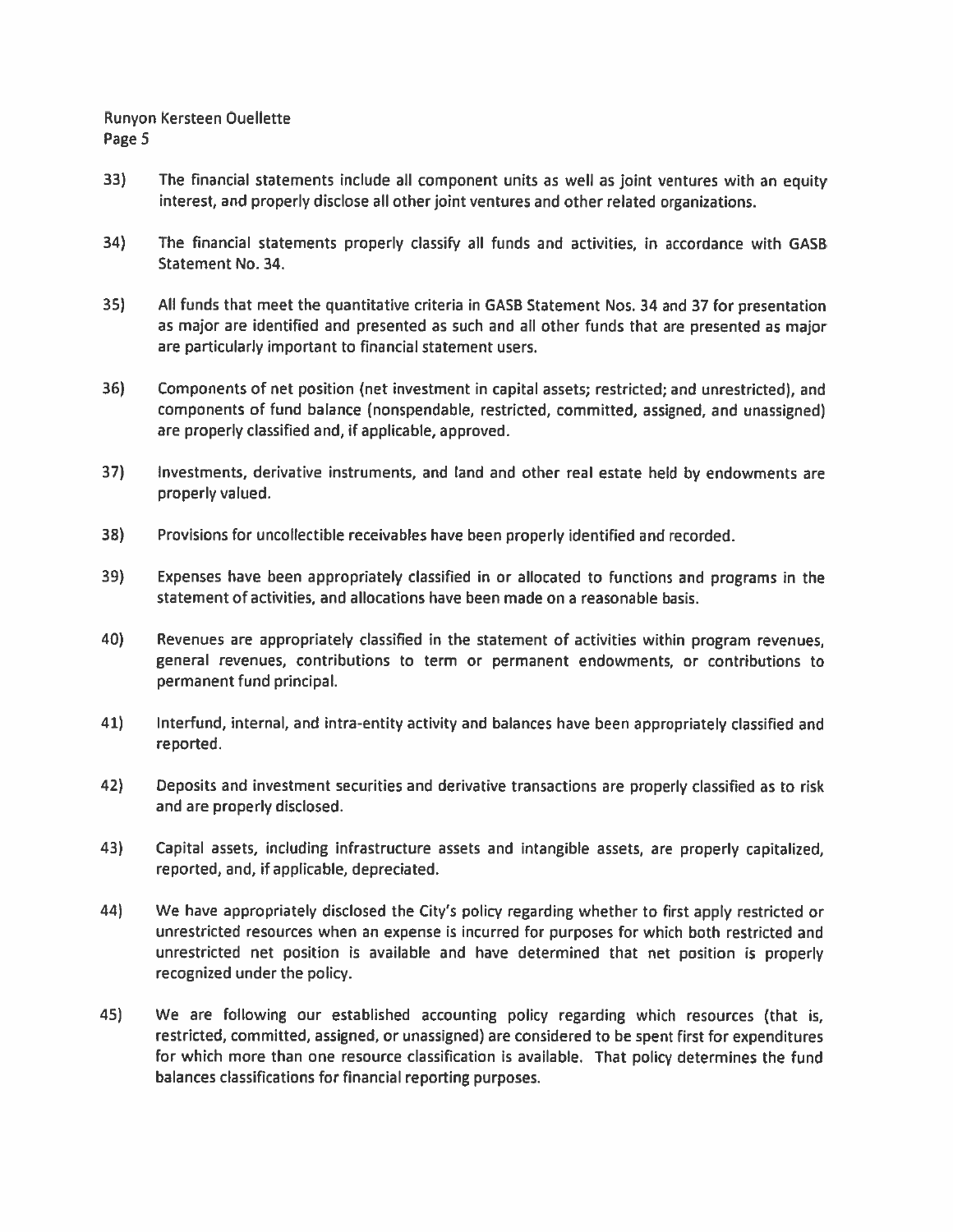- We acknowledge our responsibility for the required supplementary information (RSI). The RSI is 46) measured and presented within prescribed guidelines and the methods of measurement and presentation have not changed from those used in the prior period. We have disclosed to you any significant assumptions and interpretations underlying the measurement and presentation of the RSI.
- 47) With respect to supplementary information other than RSI (Schedule of expenditures of federal awards, introductory section, combining and individual fund financial statements and statistical section):
	- $a)$ We acknowledge our responsibility for presenting the schedule of expenditures of federal awards, introductory section, combining and individual fund financial statements and statistical section in accordance with accounting principles generally accepted in the United States of America, and we believe the schedule of expenditures of federal awards, introductory section, combining and individual fund financial statements and statistical section, including its form and content, is fairly presented in accordance with accounting principles generally accepted in the United States of America. The methods of measurement and presentation of schedule of expenditures of federal awards, introductory section, combining and individual fund financial statements and statistical section have not changed from those used in prior period, and we have disclosed to you any significant assumptions or interpretations underlying the measurement and presentation of the supplementary information.
	- $b)$ If the schedule of expenditures of federal awards, introductory section, combining and individual fund financial statements and statistical section is not presented with the audited financial statements, we will make the audited financial statements readily available to the intended users of the supplementary information no later than the date we issue the supplementary information and the auditor's report thereon.
- 48) With respect to federal award programs:
	- $a)$ We are responsible for understanding and complying with and have complied with the requirements of Title 2 U.S. Code of Federal Regulations (CFR) Part 200, Uniform Administrative Requirements, Cost Principles, and Audit Requirements for Federal Awards (Uniform Guidance), including requirements relating to preparation of the schedule of expenditures of federal awards.
	- b) We acknowledge our responsibility for presenting the schedule of expenditures of federal awards (SEFA) and related notes in accordance with the requirements of the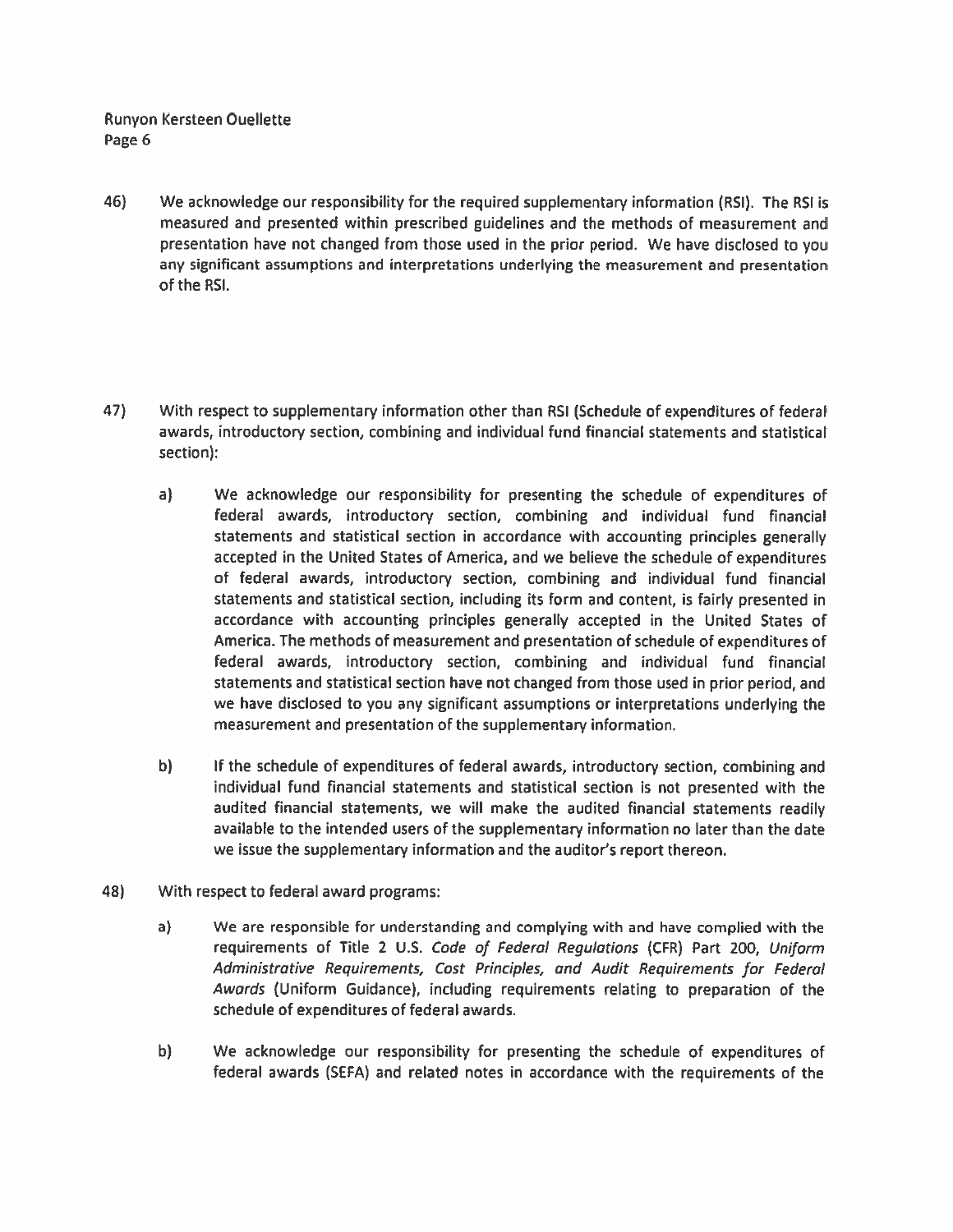Uniform Guidance, and we believe the SEFA, including its form and content, is fairly presented in accordance with the Uniform Guidance. The methods of measurement or presentation of the SEFA have not changed from those used in the prior period and we have disclosed to you any significant assumptions and interpretations underlying the measurement or presentation of the SEFA.

- c) If the SEFA is not presented with the audited financial statements, we will make the audited financial statements readily available to the intended users of the SEFA no later than the date we issue the SEFA and the auditor's report thereon.
- d) We have identified and disclosed to you all of our government programs and related activities subject to the Uniform Guidance compliance audit, and have included in the SEFA, expenditures made during the audit period for all awards provided by federal agencies in the form of federal awards, federal cost-reimbursement contracts, loans, loan guarantees, property (including donated surplus property), cooperative agreements, interest subsidies, insurance, food commodities, direct appropriations, and other direct assistance.
- We are responsible for understanding and complying with, and have complied with, the  $e)$ requirements of federal statutes, regulations, and the terms and conditions of federal awards related to each of our federal programs and have identified and disclosed to you the requirements of federal statutes, regulations, and the terms and conditions of federal awards that are considered to have a direct and material effect on each major program.
- f) We are responsible for establishing and maintaining, and have established and maintained, effective internal control over compliance for federal programs that provides reasonable assurance that we are managing our federal awards in compliance with laws, regulations, and the provisions of contracts and grant agreements that could have a material effect on our federal programs. We believe the internal control system is adequate and is functioning as intended.
- We have made available to you all federal awards (including amendments, if any) and  $g)$ any other correspondence with federal agencies or pass-through entities relevant to federal programs and related activities.
- h) We have received no requests from a federal agency to audit one or more specific programs as a major program.
- $i)$ We have complied with the direct and material compliance requirements (except for noncompliance disclosed to you), including when applicable, those set forth in the OMB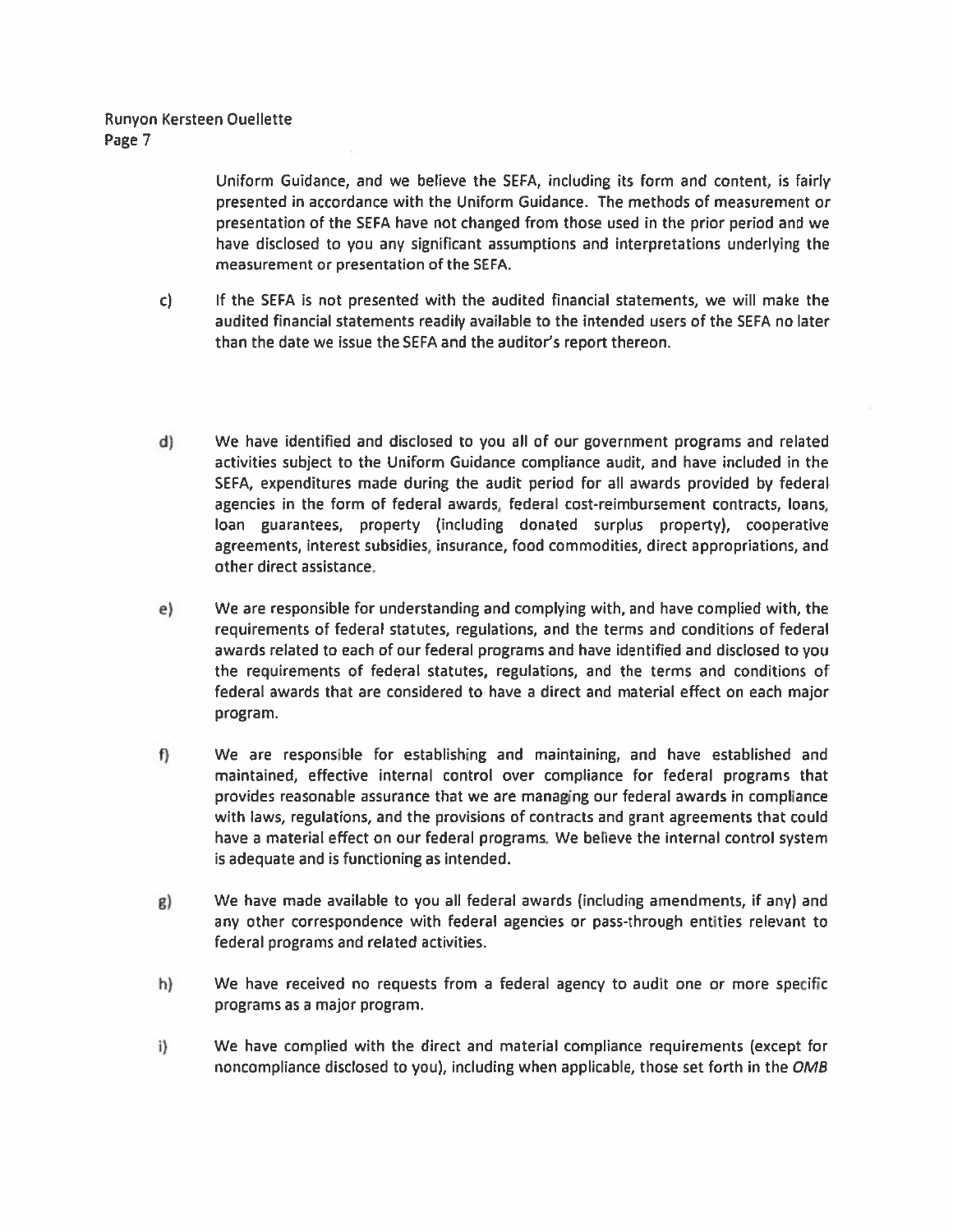Compliance Supplement, relating to federal awards and have identified and disclosed to you all amounts questioned and all known noncompliance with the direct and material compliance requirements of federal awards or confirm that there were no amounts questioned and no known noncompliance with the direct and material compliance requirements of federal awards.

- j) We have disclosed any communications from federal awarding agencies and passthrough entities concerning possible noncompliance with the direct and material compliance requirements, including communications received from the end of the period covered by the compliance audit to the date of the auditor's report.
- k). We have disclosed to you the findings received and related corrective actions taken for previous audits, attestation engagements, and internal or external monitoring that directly relate to the objectives of the compliance audit, including findings received and corrective actions taken from the end of the period covered by the compliance audit to the date of the auditor's report.
- $\mathbf{I}$ Amounts claimed or used for matching were determined in accordance with relevant guidelines in OMB's Uniform Guidance (2 CFR part 200, subpart E) and OMB Circular A-87, Cost Principles for State, Local, and Indian Tribal Governments, if applicable.
- $m)$ We have disclosed to you our interpretation of compliance requirements that may have varying interpretations.
- We have made available to you all documentation related to the compliance with the n) direct and material compliance requirements, including information related to federal program financial reports and claims for advances and reimbursements.
- We have disclosed you the nature of any subsequent events that provide additional o). evidence about conditions that existed at the end of the reporting period affecting noncompliance during the reporting period.
- There are no such known instances of noncompliance with direct and material  $p$ compliance requirements that occurred subsequent to the period covered by the auditor's report.
- No changes have been made in internal control over compliance or other factors that q) might significantly affect internal control, including any corrective action we have taken regarding significant deficiencies or material weaknesses in internal control over compliance, subsequent to the period covered by the auditor's report.